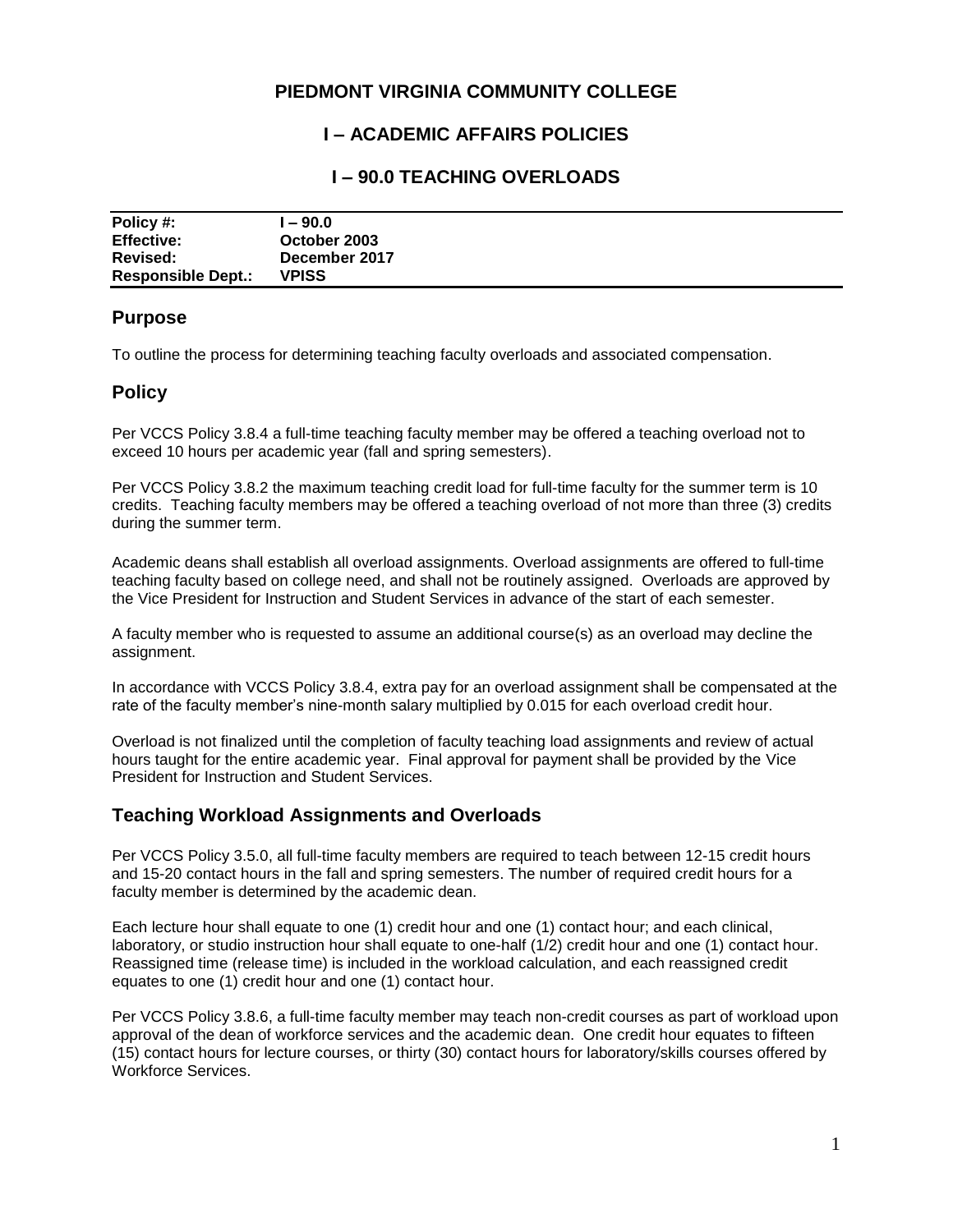For nine (9) month faculty, teaching loads are calculated for the fall and spring semesters, with a teaching load of less than, or more than 12-15 credits in the fall semester being adjusted in the spring semester.

Nine (9) month teaching faculty members shall be considered as working an overload when they teach greater than thirty (30) credit hours in an academic year, or greater than forty (40) contact hours in an academic year, whichever figure results in the greatest amount of overload credit hours. In cases where the number of credit hours for a teaching load falls below twenty-four (24) credit hours in an academic year, a faculty member shall be considered as working an overload when he/she teaches greater than forty-eight (48) contact hours.

Twelve (12) month teaching faculty members are required to teach between 12-15 credit hours and 15-20 contact hours in the fall and spring semesters, and 10 credit hours in the summer semester. The number of required credit hours for a 12-month faculty member is determined by the academic dean.

Twelve (12) month teaching faculty members shall be considered as working an overload when they teach greater than forty (40) credit hours in the summer, fall, and spring semesters, or 52.5 contact hours in the summer, fall, and spring semesters, whichever figure results in the greatest amount of overload credit hours. In cases where the number of credit hours for a teaching load falls below thirty-two (32) credit hours in a full 12-month period, a faculty member shall be considered as working an overload when he/she teaches greater than sixty-three (63) contact hours.

### **Faculty Overload Payment Procedures**

Each semester, academic deans and supervisors complete and submit the Full-Time Overload Request Form for each full-time teaching or professional faculty member projected to teach an overload.

Forms are due to the Vice President of Instruction and Student Services by the following deadlines:

| <b>Fall Semester</b>   | August 1   |
|------------------------|------------|
| <b>Spring Semester</b> | December 1 |
| Summer Term            | May 1      |

Pay for teaching overloads during the fall semester and spring semester is disbursed after May 1<sup>st</sup> of each academic year.

If separation occurs after only one semester in the academic year and an overload was taught in that semester, payment for the overload shall be made at the end of that semester.

#### **Definitions**

Credit Hour-50 minutes of faculty instruction for a 15-week semester or 750 minutes of instruction.

Contact Hours-The number of hours faculty spend in direct student contact, per week, in a 15-week course, including lectures, laboratories, clinicals, seminars, supervised practice, studio instruction, or other similar instructional activities as prescribed by the course description in the college catalog.

Lecture Hour-Equates to one credit hour and one contact hour

Laboratory Hour-Equates to one-half credit hour and one contact hour

Clinical Hour- Equates to one-half credit hour and one contact hour

Studio Instruction Hour- Equates to one-half credit hour and one contact hour

Teaching Load-the portion of the faculty member's total workload directly associated with the delivery of instruction.